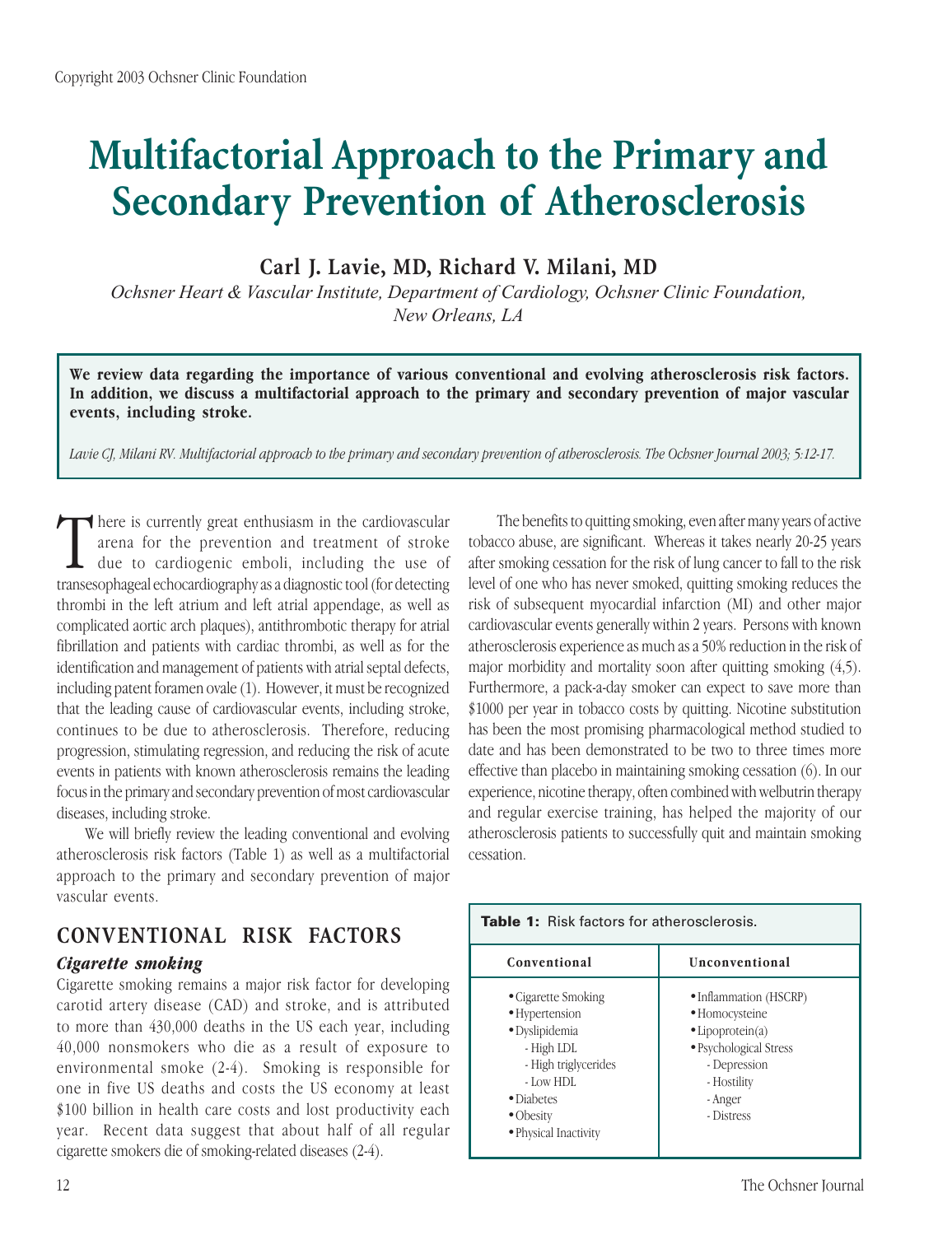#### *Hypertension*

There is a strong positive and continuous correlation between blood pressure (BP) and the risk of cardiovascular diseases (including MI, but more so chronic heart failure [CHF] and stroke), which is even true within the normotensive range (6-8). This correlation is more robust with systolic than diastolic BP and is highly correlated with pulse pressure. Not only is hypertension established as a risk factor for vascular disease, the results of intervention trials have provided evidence that lowering BP can substantially reduce the risk of cardiovascular events (9,10). Although most of the original antihypertensive trials, particularly with diuretic agents, produced only minimal reductions in CAD events, all of these studies have demonstrated impressive reductions (often in the 30% - 50% range) in the risk of stroke. In the Heart Outcomes and Prevention Evaluation (HOPE) study, one antihypertensive agent (angiotensin converting enzyme [ACE]-inhibition with ramipril) was even shown to reduce the risk of stroke by 32% (despite minimal reductions in BP) in patients who were not even hypertensive at study entry (11, 12). In the Losartan Intervention For Endpoint Reduction in Hypertention (LIFE) trial of patients with hypertension and echocardiogram (ECG) evidence of left ventricular hypertrophy, an angiotensin receptor blocker (ARB, losartan) produced a 25% reduction in the risk of stroke compared with a beta blocker (atenolol), despite both drugs having equal and substantial reductions in BP (average 30/17 mmHg) (13).

#### *Lipids*

Various lipid fractions, including high LDL cholesterol, high triglycerides, and, particularly low levels of HDL, are potent predictors of atherosclerosis, especially CAD events (14-17). However, most studies demonstrate that cholesterol is a relatively weak predictor of stroke. Despite this, numerous statin trials, including a meta-analysis of 21,303 patients (18), a meta-analysis of three pravastatin studies (Pravastatin Pooling Project) (19), the recent Myocardial Ischemial Reduction with Aggressive Cholesterol Lowering (MIRACL) trial (20), and the Heart Protection Study (21) all show very powerful effects of these agents on the risk of major ischemic stroke: an average of a 30% reduction.

#### *Diabetes*

Diabetes has long been recognized as an extraordinarily potent risk factor for vascular disease, and in most epidemiologic studies it appears to double or triple the risk of major vascular disease events (22, 23). The very high risk associated with diabetes is further evident since the recent publication of the Adult Treatment Panel (ATP) III guidelines (24). These guidelines recognize diabetes as a CAD risk equivalent (as opposed to merely a risk factor), indicating that a diabetic patient without known vascular disease is at higher risk than a nondiabetic with known vascular disease, so the patient with

diabetes must be vigorously assessed and treated aggressively. In addition, the new ATP III guidelines have fully recognized the importance of the insulin resistance syndrome and have now defined the metabolic syndrome. We have recently demonstrated that the metabolic syndrome is present in nearly 60% of our patients with CAD and is associated with a highly inflammatory state characterized by a > 2-fold elevation in high-sensitivity C-reactive protein (HSCRP) compared with CAD patients without the metabolic syndrome (25).

#### *Obesity*

Obesity is the second leading cause of preventable death in the US and represents a major and growing public health concern that raises the risk of mortality from hypertension, dyslipidemia, type 2 diabetes, CAD, and stroke, as well as a number of noncardiovascular diseases (26-28). Higher body weights are also associated with increased all-cause mortality. There is strong evidence that even modest weight loss in overweight and obese individuals reduces risk factors for major vascular disease (29,30). Nonrandomized trials have also suggested significant mortality reductions associated with weight reduction (31, 32).

#### *Physical Inactivity*

We have recently reviewed the effects of regular exercise and high levels of fitness on overall cardiovascular health, and, clearly, physical inactivity has various adverse effects on many of the vascular disease risk factors. Most studies demonstrate inactivity to be an independent predictor of vascular disease and overall mortality (33).

## **UNCONVENTIONAL RISK FACTORS** *Inflammation*

Atherosclerosis is certainly a chronic inflammatory disease, and acute vascular events involve acute plaque inflammation. Although many inflammatory markers have been studied and correlated with the risk of vascular events, by far the greatest enthusiasm recently has been with the data regarding HSCRP (34). Many studies demonstrate that HSCRP is a potent predictor of cardiovascular events in men and even more so in women. Recent data indicate that it is a much better predictor of vascular disease than is LDL cholesterol and adds considerably to the established Framingham Risk Score to accurately predict the risk of major vascular events (34).

At the present time, we believe that HSCRP should be measured in patients felt to be at intermediate risk of vascular disease events (e.g., patients with 10-year risk of 5%-15%). HSCRP values would not likely be very useful in patients with very low risk (e.g., those with a 10-year risk of < 5%). Likewise, HSCRP value may not be very helpful in patients with known significant vascular disease or those with a 10-year risk of > 15%-20% who already have evidence that more vigorous treatment is needed.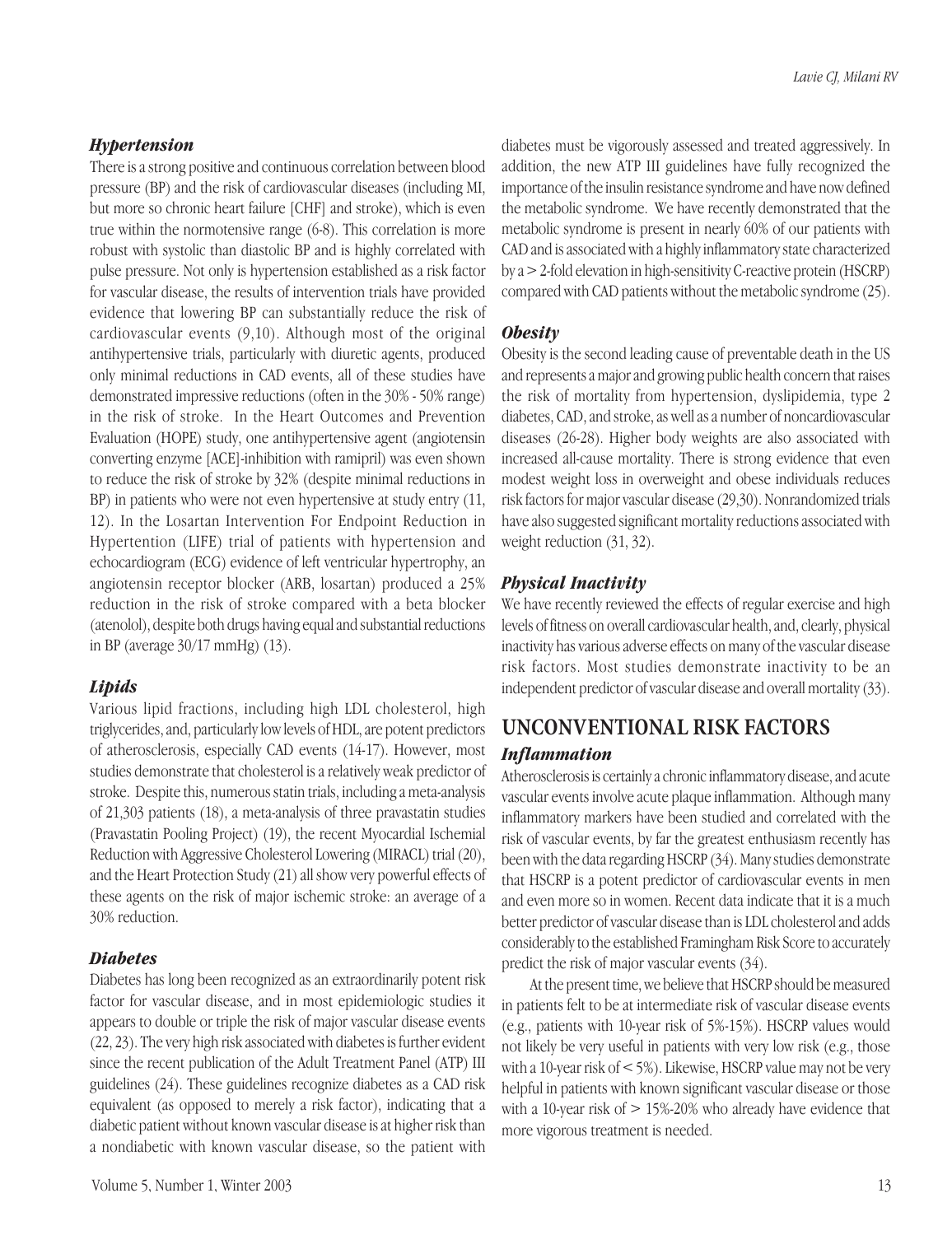## *Homocysteine*

Many studies have indicated that homocysteine has adverse effects on endothelial function and is a procoagulant thereby increasing risks of major vascular events (35, 36). A recent meta-analysis indicates that elevated homocysteine values are at least a modest independent predictor of both CAD events and stroke (37). At the present time, there are only two established ways to reduce homocysteine: folic acid therapy and exercise training (35,36). We generally measure homocysteine levels in patients who present with atherosclerosis prematurely, or those who have atherosclerosis out of proportion to their risk factor profile.

## *Lipoprotein (a) or Lp(a)*

Lp(a) values are very genetically determined by autosomal dominant transmission, play a role in foam cell formation (an early step in the atherosclerosis process), and act as a competitive inhibitor of fibrinolysis  $(36,38)$ . Not surprisingly, many studies indicate that  $Lp(a)$ is related to CAD and stroke, and a recent meta-analysis indicates that elevated Lp(a) increases the risk of vascular events by 30% in secondary prevention studies and by 70% in primary prevention studies (38).

Currently only two therapies safely reduce  $Lp(a)$ . Niacin therapy reduces Lp(a) values by 20%-70% (39) and estrogen therapy reduces Lp(a) by 15%-30%. Estrogen therapy has currently been criticized due to adverse effects noted in both the Heart and Estrogen/ Progestin Replacement Study (HERS) (40) and the Women's Health Initiative (41). However, even in the HERS trial, estrogen therapy reduced levels of Lp(a) in women with CAD and high baseline levels of Lp(a) and was associated with significant reductions in cardiovascular events and cardiovascular mortality in this group. Otherwise, there are no intervention studies demonstrating that reducing Lp(a) is associated with risk reduction, although most experts would expect this to be the case. On the other hand, therapy to reduce LDL cholesterol without reducing Lp(a) has reduced the progression of CAD in coronary patients with elevated Lp(a).

We currently recommend measuring Lp(a) in patients who present with atherosclerosis prematurely or who have atherosclerosis out of proportion to their risk factor profile. We also recommend measuring Lp(a) in patients who meet borderline criteria for drug lipid treatment, patients who need lipid treatment but who are good candidates for either statin therapy or niacin therapy (e.g., patients with only mild elevations of LDL and triglycerides and mildly low HDL), as well as in patients who are compliant with statin therapy but who seem to be having only suboptimal lipid improvements with this usually potent therapy. We are generally very enthusiastic regarding the use of niacin therapy (approximately 2  $g/d$ ) for patients with elevated  $Lp(a)$ , especially if they have vascular disease, are considered to be at high risk, and also have low HDL and/or high triglycerides (42).

## *Psychological Stress*

Although somewhat controversial, we believe that psychological stress, including depression, hostility, and anxiety, is a risk factor for vascular disease and affects recovery following vascular events. We have published on the benefits of cardiac rehabilitation and exercise training for improving the atherosclerosis risk profiles in patients with these disorders (43-46).

To estimate a patient's 10-year risk of major cardiovascular disease, the Framingham Score is generally utilized, as recommended by ATP. Recent evidence suggests that this can be further improved by also incorporating HSCRP (34). We have incorporated several of these unconventional risk factors in our risk assessment, available on our website at www.myheartrisk.com.

## *Therapy*

A recent meta-analysis suggests that for primary prevention of stroke, adequate BP reduction, treatment of hyperlipidemia, and use of antithrombotic therapy in patients with atrial fibrillation and antiplatelet therapy in patients with MI are effective and supported by evidence from randomized trials (47). Effective strategies for secondary prevention of stroke include treatment of hypertension and hyperlipidemia, antithrombotic therapy for patients with atrial fibrillation, antiplatelet therapy, and carotid endarterectomy in patients with severe carotid artery stenoses. We will briefly discuss this and other modalities in the primary and secondary prevention of atherosclerosis, including ischemic stroke (Table 2).

## *Antiplatelet Therapy*

Substantial evidence indicates that low-dose aspirin therapy  $(\leq$  325 mg/d) is indicated in patients with known atherosclerosis, high risk of atherosclerosis, and for the primary and secondary prevention of stroke (48,49). More potent antiplatelet therapy (e.g., clopidogrel 75 mg/d) would be indicated for high-risk patients who cannot take aspirin and patients with aspirin resistance. Based on data from the Clopidogrel versus Aspirin in Patients at Risk of Ischaemic Events (CAPRIE) (50) and Clopidogrel in Unstable Angina to Prevent Recurrent Events (CURE) (51) studies, this therapy can also be strongly considered for patients who continue to have vascular events despite aspirin therapy. However, the cost-effectiveness of using this therapy in all patients with atherosclerosis has recently been questioned (52).

| <b>Table 2.</b> Primary and secondary prevention of atherosclerosis. |  |
|----------------------------------------------------------------------|--|
| A. Antiplatelet Therapy                                              |  |
| 1. Aspirin                                                           |  |
| 2. Clopidogrel                                                       |  |
| B. Antihypertensive Therapy                                          |  |
| C. Lipid Therapy                                                     |  |
| D. Fish Oils                                                         |  |
| E. Exercise Training                                                 |  |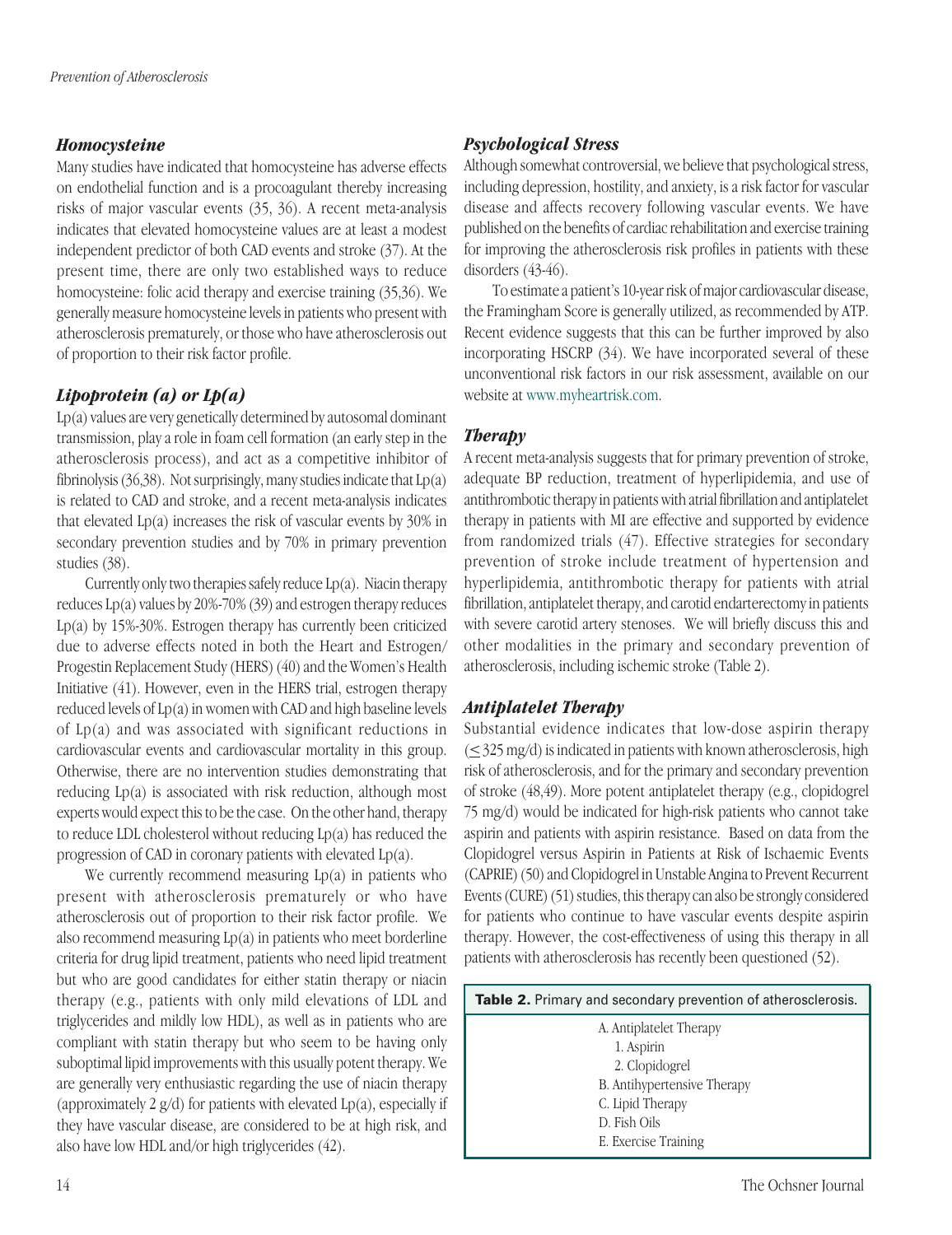## *Antihypertensive Therapy*

Antihypertensive therapy is indicated for the primary and secondary prevention of most atherosclerosis events, but particularly for stroke (9,10). The goal of BP reduction should be levels less than 130/85 mmHg, but overzealous BP reduction (e.g., to levels <100- 110/70 mmHg) may be difficult and could cause orthostatic hypotension and cerebral hypoperfusion in patients with severe cerebral vascular disease. Based on considerable evidence, we believe that most patients with atherosclerosis should be treated with an ACE inhibitor or an ARB for vascular protection (11-13). Although ACE-inhibitors (or ARBs) may particularly be beneficial for patients with severe hypertension, left ventricular dysfunction following acute MI, or CHF, we believe that many patients (more so those with diabetes) would benefit from this therapy, even if they do not need additional BP lowering.

## *Lipid Therapy*

Based on the ATP III guidelines, most patients with established atherosclerosis, as well as other high-risk patients, need dietary and pharmacologic treatment of lipids. Although we frequently use niacin therapy for patients with very low levels of HDL cholesterol and elevated Lp(a), as well as fibrates, niacin, or highdoses of omega-3 fatty acids for those with hypertriglyceridemia, the mainstay of lipid therapy is the statin family of medications. Based on 13 published clinical event trials and an unequalled safety profile (including being hydrophilic and not metabolized by the cytochrome p 450 3A4 system), we prefer pravastatin for most patients with mildmoderate LDL elevations. However, as reviewed previously, the evidence now exists for stroke reduction with simvastatin and atorvastatin, and high doses of these agents may be indicated in patients with moderate-severe elevations in LDL cholesterol.

## *Omega-3 Fatty Acids (Fish Oils)*

The potential benefits of omega-3 fatty acids, or fish oil therapy, have been touted for almost 30 years (53,54), and we have recently reviewed the benefits of this therapy in preventive cardiology (55), particularly for the prevention of sudden cardiac death, but also against CAD events and stroke (56). At the present time, we recommend dietary or supplemental omega-3 fatty acids at doses of approximately 1000 mg/d of EPA/DHA for our patients with known atherosclerosis or high vascular disease risk.

#### *Exercise Training*

The benefits of regular physical exercise and increasing levels of overall physical fitness have been reviewed extensively elsewhere (33). We have also recently demonstrated that our cardiac rehabilitation and exercise training program (which includes instruction on a Mediterranean-type of diet) led to a nearly 50% reduction in levels of HSCRP (57) and produced marked improvements in the metabolic syndrome (25), leading to a "cure" of this syndrome in many of our CAD patients. These benefits are in addition to the benefits that we have previously published, including marked benefits on exercise capacity, lipids, obesity indices (58), homocysteine (36), viscosity and blood rheology (59), and autonomic function (60) in our patients. Patients may obtain substantial benefit from three or four 30-45 minute exercise sessions per week; however, because obesity is such a tremendous and growing problem for our patients, we generally recommend moderate-intensity exercise for 45 min/d on most days (preferably 5 or 6 per week). Although recent evidence indicates that greater benefits may be achieved with higher intensity and longer duration exercise, many studies clearly point out that even a few days per week of light exercise is associated with substantial health benefits.

## **CONCLUSION**

As specialists in cardiovascular diseases, we often direct our major efforts in patients with established CAD. However, the process of atherosclerosis affects not only the coronary arteries but also other vascular beds (including the arterial system to the kidneys, legs, and brain). Therefore, a major emphasis needs to be placed on a generalized approach to primary and secondary prevention of atherosclerosis, which will lead to broad reductions in all areas of cardiovascular diseases, including ischemic stroke.

## **REFERENCES**

- 1. Milani RV, Lavie CJ, Gilliland YE, et al. Overview of transesophageal echocardiography for the chest physician. Chest 2002; in press.
- 2. Smith SC Jr, Greenland P, Grundy SM. AHA Conference Proceedings. Prevention conference V: Beyond secondary prevention: Identifying the high-risk patient for primary prevention: executive summary. American Heart Association. Circulation. 2000; 101:111-116.
- 3. National Heart, Lung, and Blood Institute. Fact Book Fiscal Year 2000. Bethesda, MD: National Institutes of Health, 2001.
- 4. Milani RV, Lavie CJ. Smoking cessation: the importance of medical intervention. Ochsner Journal 1999; 1:141-144.
- 5. U.S. Department of Health and Human Services. Clinical Practice Guideline: Treating tobacco use and dependence. Washington, D.C.: U.S. Department of Health and Human Services, 2000.
- 6. American Heart Association. 2001 Heart and Stroke Statistical Update. Dallas, TX: American Heart Association, 2000.
- 7. Carretero OA, Oparil S. Essential hypertension: Part II: Treatment. Circulation 2000; 101:446-453.
- 8. National Heart, Lung, and Blood Institute. The Sixth Report of the Joint National Committee on Prevention, Detection, Evaluation, and Treatment of High Blood Pressure. Bethesda, MD: National Institutes of Health, 1997.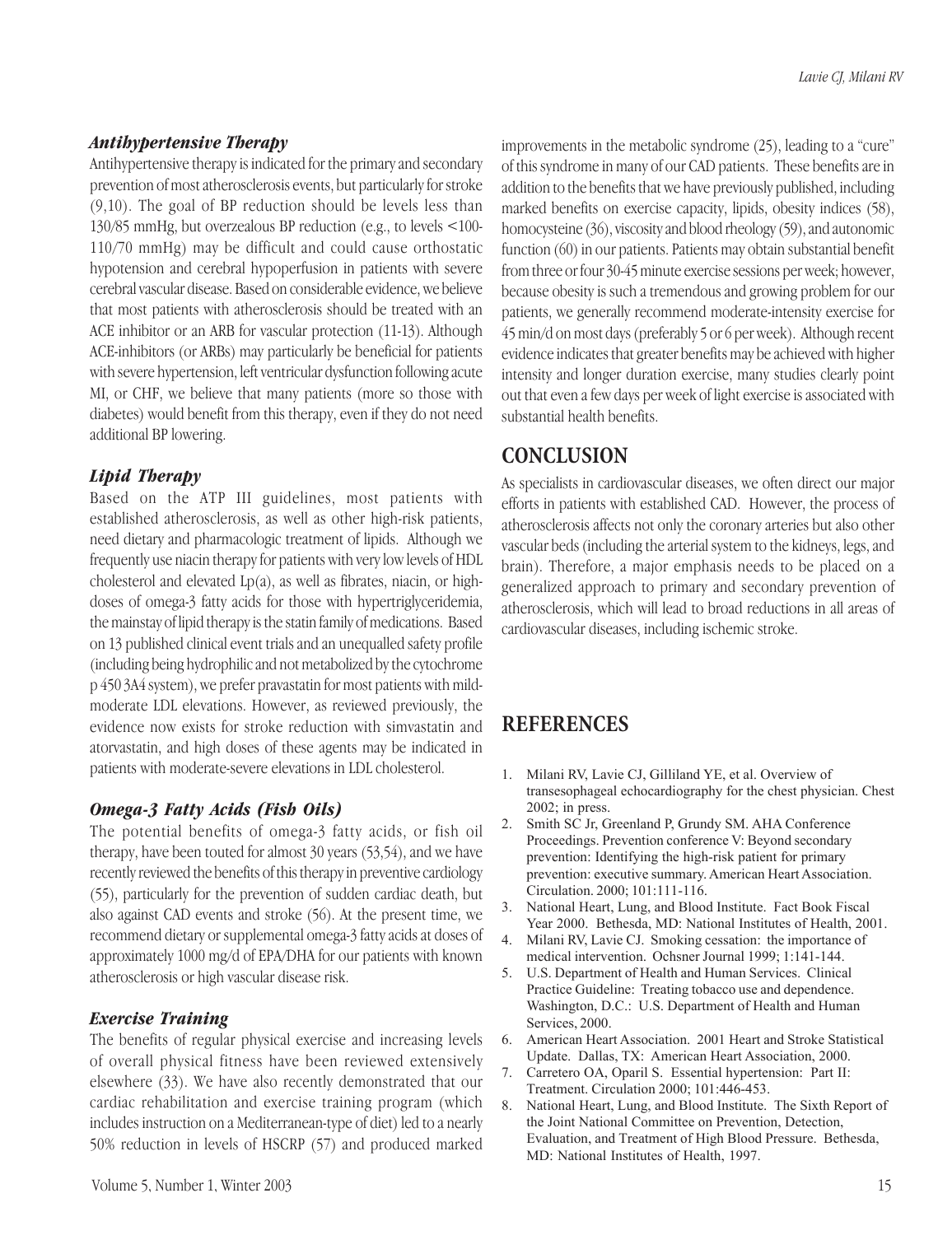- 9. Lavie CJ, Ventura HO, Messerli FH. Regression of increased left ventricular mass by antihypertensives. Drugs 1991; 42:945- 961.
- 10. Lavie CJ, Milani RV, Mehra MR, et al. Hypertension and left ventricular hypertrophy in the elderly. In: Tresch DD, Aronow WS (eds). Cardiovascular Disease in the Elderly Patient, ed 2. New York, NY, and Basel, Switzerland: Marcel Dekker, 1999. Chapter 6, pp 109-127.
- 11. Yusuf S, Sleight P, Pogue J, et al. The Heart Outcomes Prevention Evaluation (HOPE) Study Investigators. Effects of an angiotensin-converting enzyme inhibitor, ramipril, on cardiovascular events in high-risk patients. N Engl J Med 2000;342:145-153.
- 12. O'Keefe JH, Wetzel M, Moe RR, Bronsnahan K, Lavie CJ. Should an angiotensin-converting enzyme inhibitor be standard therapy for patients with atherosclerotic disease? J Am Coll Cardiol 2001; 37:1-8.
- 13. Lindholm LH, Ibsen H, Dahlof B, et al. Cardiovascular morbidity and mortality in patients with diabetes in the Losartan Intervention For Endpoint reduction in hypertension study (LIFE): a randomised trial against atenolol. Lancet 2002; 359:1004-1010.
- 14. Lavie CJ, Gau GT, Squires RW, et al. Management of lipids in primary and secondary prevention of cardiovascular diseases. Mayo Clin Proc 1988; 63:605-621.
- 15. Lavie CJ, O'Keefe JH, Blonde L, et al. High-density lipoprotein cholesterol. Recommendations for routine testing and treatment. Postgrad Med 1990; 87:36-44, 47, 51.
- 16. Lavie CJ, Milani RV. Effects of nonpharmacologic therapy with cardiac rehabilitation and exercise training in patients with low levels of high-density lipoprotein cholesterol. Am J Cardiol 1996; 78:1286-1289.
- 17. Lavie CJ, Milani RV. Effects of cardiac rehabilitation and exercise training on low-density lipoprotein cholesterol in patients with hypertriglyceridemia and coronary artery disease. Am J Cardiol 1994; 74:1192-1195.
- 18. Ross SD, Allen IE, Connelly JE, et al. Clinical outcomes in statin treatment trials: a meta-analysis. Arch Intern Med 1999; 159:1793-1802.
- 19. Byington RP, Davis BR, Plehn JF, et al. Reduction of stroke events with pravastatin: the Prospective Pravastatin Pooling (PPP) Project. Circulation 2001; 103:387-392.
- 20. Waters D, Schwartz GG, Olsson AG, et al. Stroke reduction with atorvastatin in acute coronary syndromes: results of the Myocardial Ischemia Reduction with Aggressive Cholesterol Lowering (MIRACL) trial (abstract). Circulation 2001;104:II529-530.
- 21. MRC/BHF Heart Protection Study of cholesterol lowering with simvastatin in 20,536 high-risk individuals: a randomised placebo-controlled trial. Lancet 2002; 360:7-22.
- 22. American Diabetes Association: clinical practice recommendations 1997. Diabetes Care 1997; 20 Suppl 1:S1-70.
- 23. Davis PH, Dambrosia JM, Schoenberg BS, et al. Risk factors for ischemic stroke: a prospective study in Rochester, Minnesota. Ann Neurol 1987; 22:319-327.
- 24. Executive Summary of The Third Report of The National Cholesterol Education Program (NCEP) Expert Panel on Detection, Evaluation, And Treatment of High Blood Cholesterol In Adults (Adult Treatment Panel III). JAMA 2001; 285:2486-2497.
- 25. Milani RV, Lavie CJ. Prevalence and effects of cardiac rehabilitation in CHD patients with metabolic syndrome (abstract). Circulation 2002; 105(19):II-712.
- 26. Lavie CJ, Milani R, Mehra MR, et al. Obesity, weight reduction, and survival in heart failure. J Am Coll Cardiol 2002; 39:1563-1564.
- 27. Lavie CJ, Milani RV, Messerli FH. Obesity and the heart an ever growing problem. South Med J 2002; in press.
- 28. Lavie CJ, Milani RV, Messerli FH. From obesity, hypertension, and left ventricular hypertrophy to congestive heart failure. Ochsner Journal 2000; 2 (Supplement 1):S8-S14.
- 29. Lavie CJ, Milani RV. Effects of cardiac rehabilitation, exercise training, and weight reduction on exercise capacity, coronary risk factors, behavioral characteristics, and quality of life in obese coronary patients. Am J Cardiol 1997; 79:397-401.
- 30. Lavie CJ, Milani RV, Morchedi A. Impact of obesity on inflammation and metabolic syndrome in coronary patients and effects of cardiac rehabilitation (abstract). J Am Coll Cardiol 2003; in press.
- 31. Mokdad AH, Serdula MK, Dietz WH, et al. The continuing epidemic of obesity in the United States. JAMA 2000; 284:1650-1651.
- 32. Williamson DF, Pamuk E, Thun M, et al. Prospective study of intentional weight loss and mortality in never-smoking overweight US white women aged 40-64 years. Am J Epidemiol 1995; 141:1128-1141.
- 33. Lavie CJ, Milani RV, Marks P, et al. Exercise and the heart: Risks, benefits, and recommendations for providing exercise prescriptions. Ochsner Journal 2001:3:207-212.
- 34. Ridker PM, Rifai N, Rose L, et al. Comparison of C-reactive protein and low-density lipoprotein cholesterol levels in the prediction of first cardiovascular events. N Engl J Med 2002; 347:1557-1565.
- 35. Ali A, Mehra MR, Lavie CJ, et al. Modulatory impact of cardiac rehabilitation on hyperhomocysteinemia in patients with coronary artery disease and "normal" lipid levels. Am J Cardiol 1998; 82:1543-5, A8.
- 36. Lavie CJ, Milani RV, O'Keefe JH. Update on new coronary risk factors (Editorial). Chest 1996; 110:583-584.
- 37. Homocysteine and risk of ischemic heart disease and stroke: a meta-analysis. JAMA 2002; 288:2015-2022.
- 38. Danesh J, Collins R, Peto R. Lipoprotein(a) and coronary heart disease. Meta-analysis of prospective studies. Circulation 2000; 102:1082-1085.
- 39. Lavie CJ, Milani RV. Lipid lowering drugs: nicotinic acid. In: Messerli FH (ed). Cardiovascular Drug Therapy, 2nd edition. Philadelphia: W. B. Saunders Company, 1996. Chapter 114, pp 1061-1067.
- 40. Grady D, Herrington D, Bittner V, et al. Cardiovascular disease outcomes during 6.8 years of hormone therapy: Heart and Estrogen/progestin Replacement Study follow-up (HERS II). JAMA 2002; 288:49-57.
- 41. Pradhan AD, Manson JE, Rossouw JE, et al. Inflammatory biomarkers, hormone replacement therapy, and incident coronary heart disease: prospective analysis from the Women's Health Initiative observational study. JAMA 2002; 288:980- 987.
- 42. Lavie CJ, Mailander L, Milani RV. Marked benefit with sustained-release niacin therapy in patients with "isolated" very low levels of high-density lipoprotein cholesterol and coronary artery disease. Am J Cardiol 1992; 69:1083-1085.